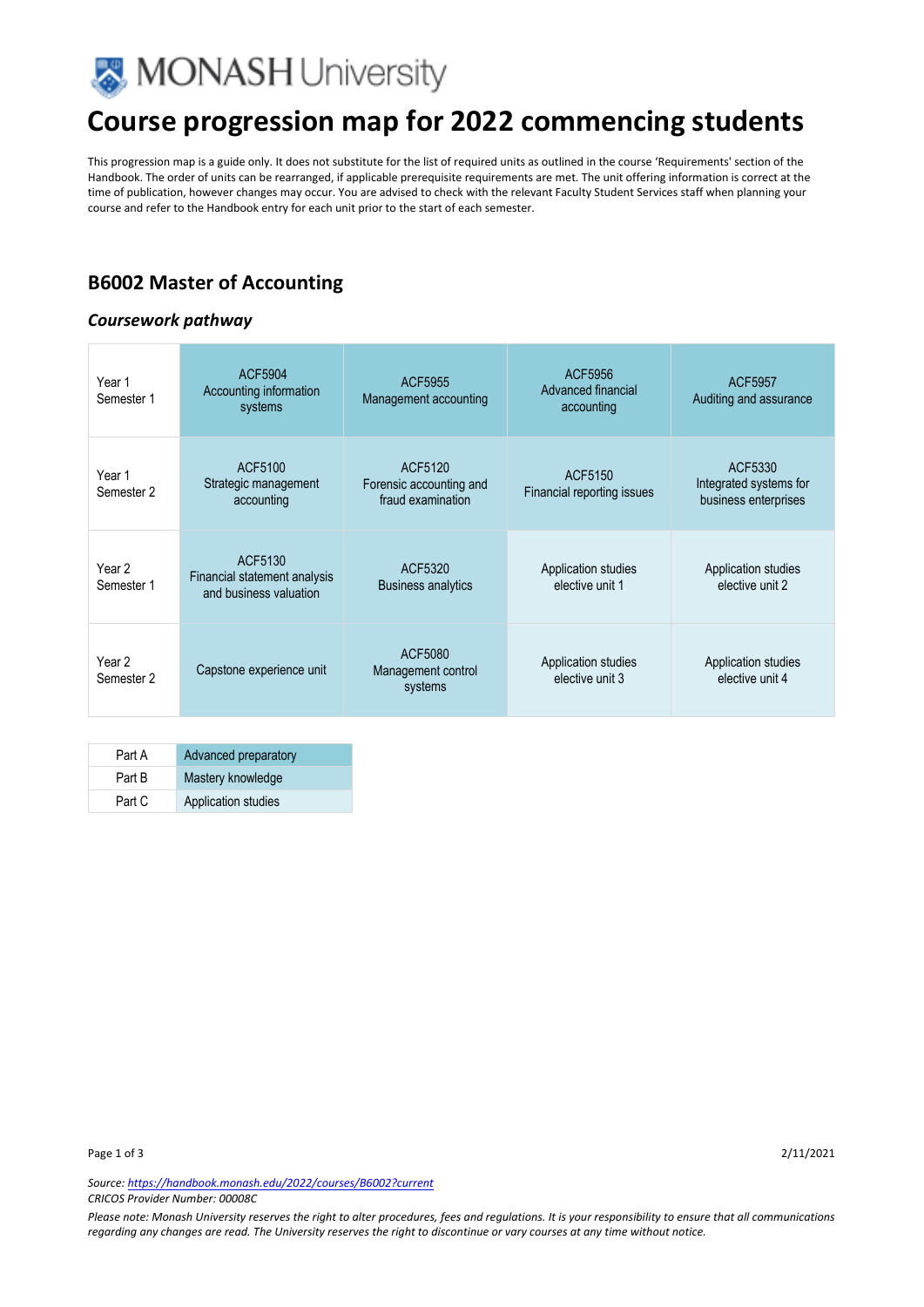

## **Course progression map for 2022 commencing students**

This progression map is a guide only. It does not substitute for the list of required units as outlined in the course 'Requirements' section of the Handbook. The order of units can be rearranged, if applicable prerequisite requirements are met. The unit offering information is correct at the time of publication, however changes may occur. You are advised to check with the relevant Faculty Student Services staff when planning your course and refer to the Handbook entry for each unit prior to the start of each semester.

## **B6002 Master of Accounting**

#### *Research pathway*

| Year 1<br>Semester 1 | <b>ACF5904</b><br>Accounting information<br>systems                                    | ACF5955<br>Management accounting                        | ACF5956<br>Advanced financial<br>accounting | ACF5957<br>Auditing and assurance                         |
|----------------------|----------------------------------------------------------------------------------------|---------------------------------------------------------|---------------------------------------------|-----------------------------------------------------------|
| Year 1<br>Semester 2 | ACF5100<br>Strategic management<br>accounting                                          | ACF5120<br>Forensic accounting and<br>fraud examination | ACF5150<br>Financial reporting issues       | ACF5330<br>Integrated systems for<br>business enterprises |
| Year 2<br>Semester 1 | ACX4000*<br>Research methods                                                           | Research unit*                                          | Research unit*                              | Research unit*                                            |
| Year 2<br>Semester 2 | ACF5003* Research project 1 (12 points) and<br>ACF5004* Research project 2 (12 points) |                                                         |                                             |                                                           |

| Part A | Advanced preparatory       |
|--------|----------------------------|
| Part B | Mastery knowledge          |
| Part C | <b>Application studies</b> |

*\*The research pathway is available to you on application only. To be eligible to apply you must be admitted into the course at entry level 1 (96 points to complete) and commence your studies in the first semester. You must also pass the following four units with an overall minimum Weighted Average Mark (WAM) of 70, with no mark of less than 60 for any unit:* 

- *ACF5100 Strategic management accounting*
- *ACF5120 Forensic accounting and fraud examination*
- *ACF5150 Financial reporting issues*
- *ACF5330 Integrated systems for business enterprises*

*Note: Part-time students interested in the research pathway should contact the Course Director.* 

*Source: https://handbook.monash.edu/2022/courses/B6002?current CRICOS Provider Number: 00008C* 

*Please note: Monash University reserves the right to alter procedures, fees and regulations. It is your responsibility to ensure that all communications regarding any changes are read. The University reserves the right to discontinue or vary courses at any time without notice.*